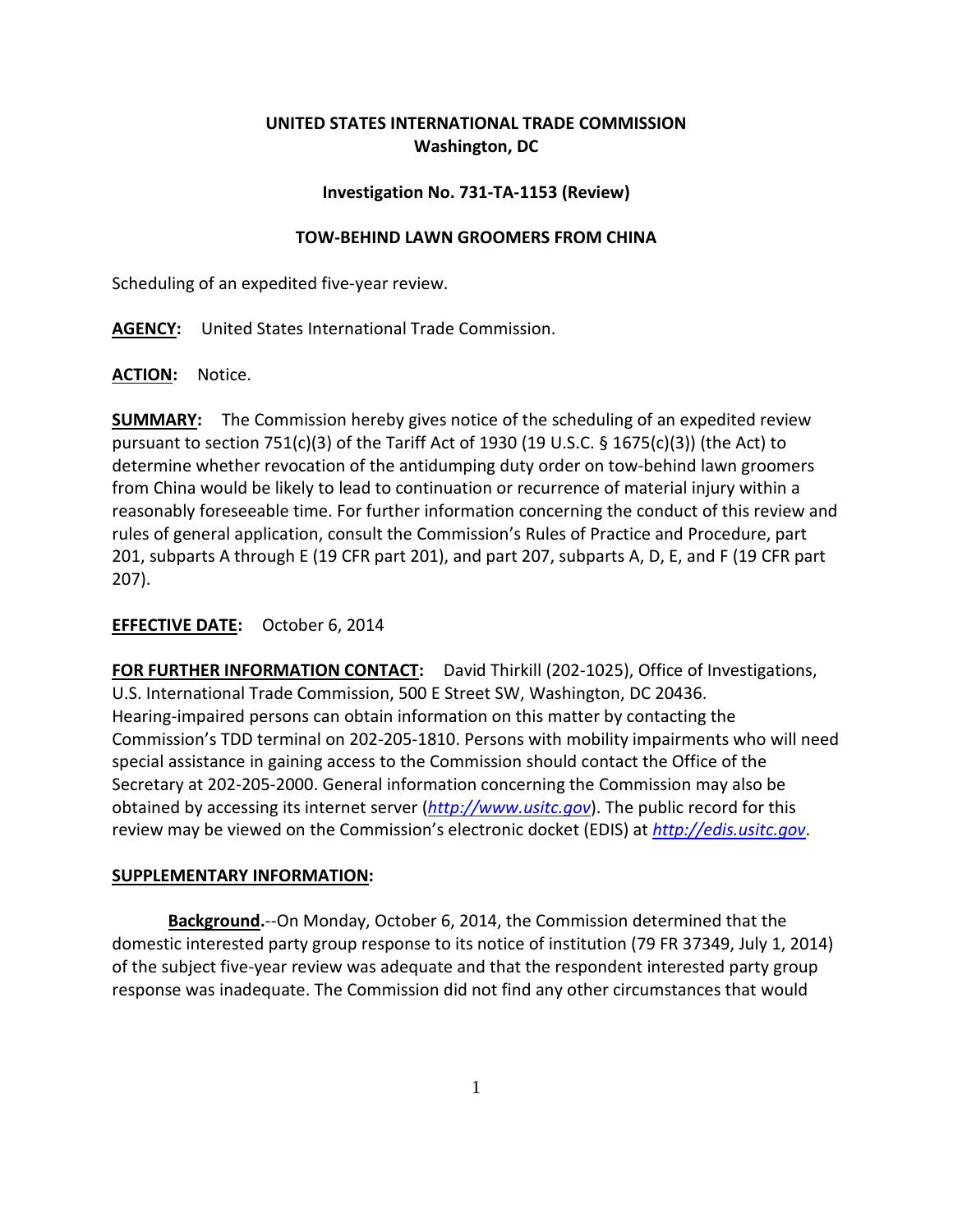warrant conducting a full review.<sup>[1](#page-1-0)</sup> Accordingly, the Commission determined that it would conduct an expedited review pursuant to section 751(c)(3) of the Act.

**Staff report.**--A staff report containing information concerning the subject matter of the review will be placed in the nonpublic record on Monday, November 17, 2014, and made available to persons on the Administrative Protective Order service list for this review. A public version will be issued thereafter, pursuant to section 207.62(d)(4) of the Commission's rules.

**Written submissions.**--As provided in section 207.62(d) of the Commission's rules, interested parties that are parties to the review and that have provided individually adequate responses to the notice of institution, $2$  and any party other than an interested party to the review may file written comments with the Secretary on what determination the Commission should reach in the review. Comments are due on or before Thursday, November 20, 2014 and may not contain new factual information. Any person that is neither a party to the five-year review nor an interested party may submit a brief written statement (which shall not contain any new factual information) pertinent to the review by Thursday, November 20, 2014. However, should the Department of Commerce extend the time limit for its completion of the final results of its review, the deadline for comments (which may not contain new factual information) on Commerce's final results is three business days after the issuance of Commerce's results. If comments contain business proprietary information (BPI), they must conform with the requirements of sections 201.6, 207.3, and 207.7 of the Commission's rules. Please be aware that the Commission's rules with respect to filing have changed. The most recent amendments took effect on July 25, 2014. *See* 79 Fed. Reg. 35920 (June 25, 2014), and the revised Commission Handbook on E-filing, available from the Commission's website at *[http://edis.usitc.gov](http://edis.usitc.gov/)*.

In accordance with sections 201.16(c) and 207.3 of the rules, each document filed by a party to the review must be served on all other parties to the review (as identified by either the public or BPI service list), and a certificate of service must be timely filed. The Secretary will not accept a document for filing without a certificate of service.

**Determination.**--The Commission has determined to exercise its authority to extend the review period by up to 90 days pursuant to 19 U.S.C.  $\S$  1675(c)(5)(B) and 1675(c)(5)(C)(ii).

 $\overline{a}$ 

<span id="page-1-0"></span> $1$  A record of the Commissioners' votes, the Commission's statement on adequacy, and any individual Commissioner's statements will be available from the Office of the Secretary and at the Commission's website.

<span id="page-1-1"></span> $2\pi$  The Commission has found the response submitted by Agri-Fab, Inc. to be individually adequate. Comments from other interested parties will not be accepted (*see* 19 CFR 207.62(d)(2)).